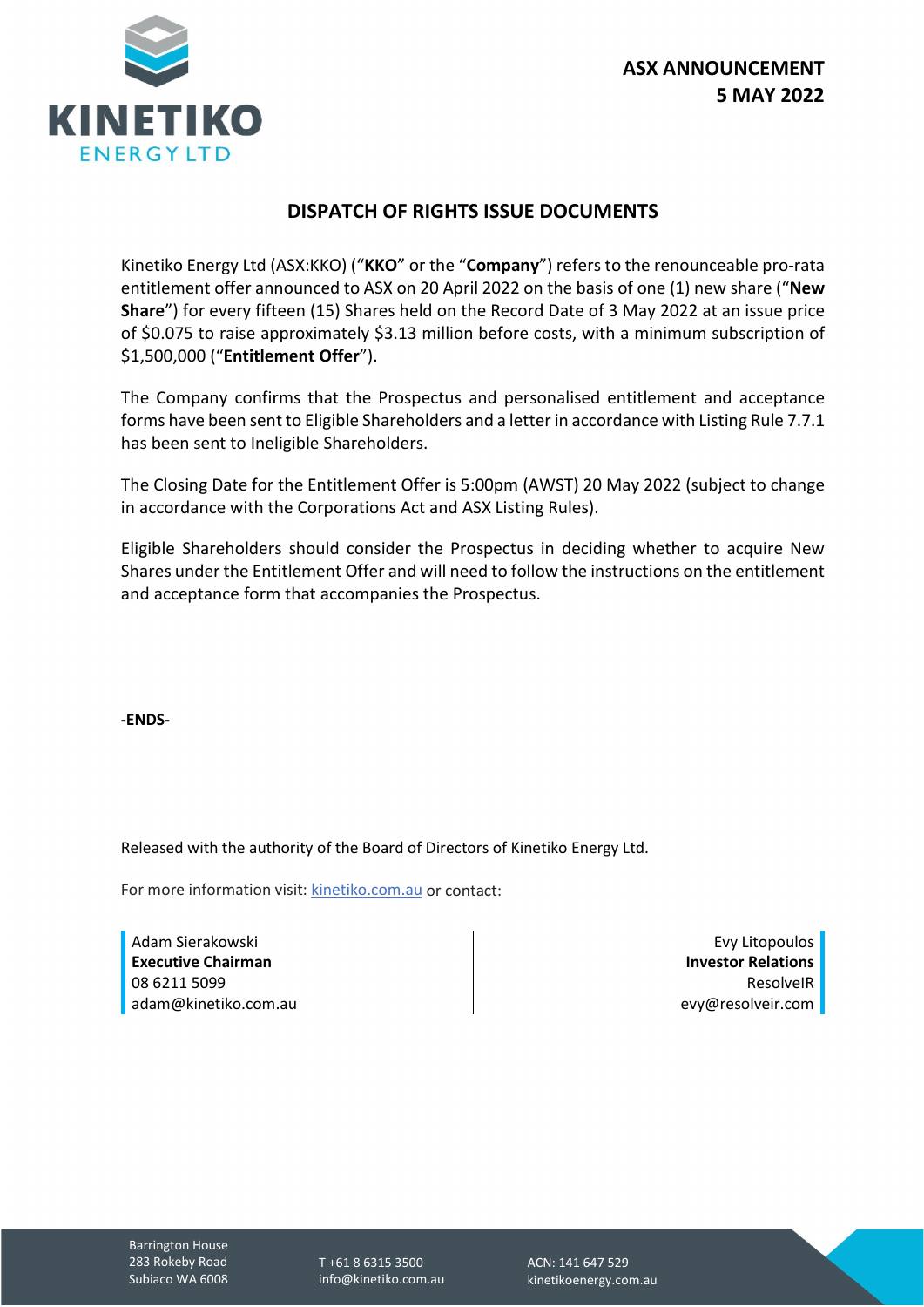

## **KEY DATES FOR THE ENTITLEMENT OFFER**

The timetable for the Entitlement Offer is as follows:

| <b>Event</b>                                                                                               | Date <sup>2</sup>        |
|------------------------------------------------------------------------------------------------------------|--------------------------|
| Announcement of Entitlement Offer                                                                          | Wednesday, 20 April 2022 |
| Release of Prospectus and Appendix 3B with ASX (after<br>market close)                                     | Wednesday, 27 April 2022 |
| Ex-date<br>Rights trading commences on a deferred settlement basis                                         | Monday, 2 May 2022       |
| Record Date (date for determining Eligible Shareholders to<br>participate in the Entitlement Offer)        | Tuesday, 3 May 2022      |
| <b>Opening Date</b><br>Prospectus and personalised Acceptance Forms sent to<br>Shareholders                | Thursday, 5 May 2022     |
| Rights trading ends at close of trading                                                                    | Friday, 13 May 2022      |
| New Shares quoted on a deferred settlement basis                                                           | Monday, 16 May 2022      |
| Last day to extend the Closing Date <sup>1</sup>                                                           | Tuesday, 17 May 2022     |
| Closing Date (Entitlement Offer closes 5.00pm (AWST))                                                      | Friday, 20 May 2022      |
| Announcement of results of issue                                                                           | Wednesday, 25 May 2022   |
| Issue date of New Shares and lodgement of Appendix 2A<br>with ASX applying for quotation of the securities | Friday, 27 May 2022      |

## **Notes:**

- 1. Subject to the Listing Rules, the Directors reserve the right to extend the Closing Date at their discretion. Should this occur, the extension will have a consequential effect on the anticipated date of issue for the New Shares.
- 2. These dates are indicative only and are subject to change.

T +61 8 6315 3500 info@kinetiko.com.au

ACN: 141 647 529 kinetikoenergy.com.au